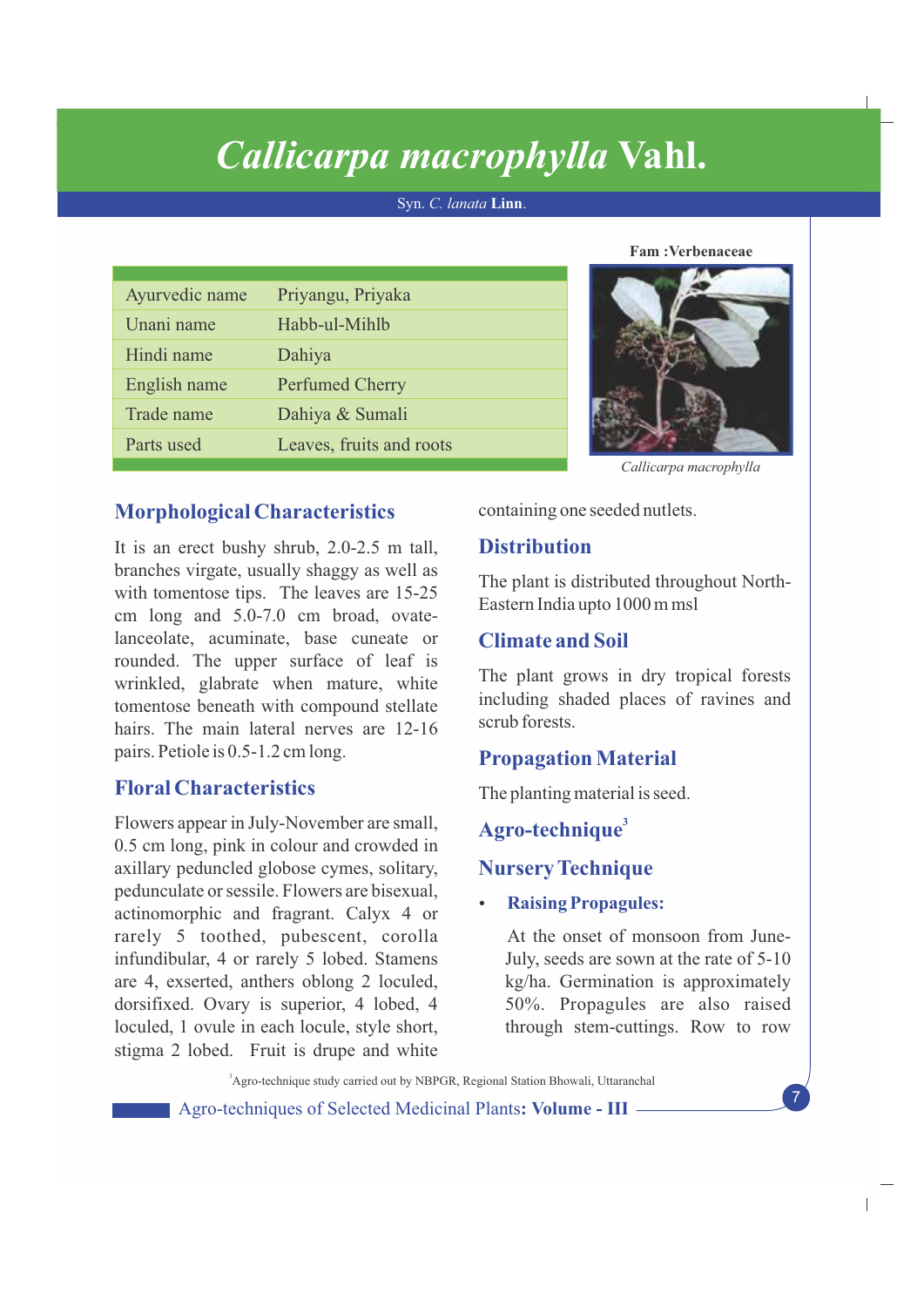distance should be of 50 cm and plant to plant is 25 cm. Seeds germinate after 30-45 days and stem cuttings sprout after 8-10 days.

## **Planting in the Field**

Ÿ **Land Preparation and Manure**

#### **Application:**

The field should be ploughed two or three times to have the fine tilth to facilitate planting and sprouting of stem cuttings. FYM @ 20-25 t/ha is mixed with the soil. NPK at 40:20:10 kg/ha is given as basal dressing and equal quantity as a top dressing after establishment of plant population.

## • Intercropping:

 Crop can be raised as sole crop for commercial purpose and mixed crop with vegetable and other medicinal plants *i.e.* rosemary, garden sage etc.

**•** Intercultural Operations:

It is done after 30-45 days and second at 60-80 days.

• **Irrigation:** 

8

 $\overline{\phantom{a}}$ 

It is a rainfed crop.

**Weed Control:** 

The initial growth of the crop may be hampered because of increased infestation of weeds. Therefore, weeding and hoeing should be done whenever needed.

## **Disease and Pest Control:**

No visible symptoms of any pest and diseases have been recorded.

## **Harvest Management**

## Ÿ **Crop Maturity and Harvesting:**

Crop matures after 10 months. The mature fruits are plucked during second year in November-December. The yield increases subsiquently compared to first year.

#### • Post-harvest Management:

After plucking of fruits, these are dried in shade and kept in air tight vessels.

## • **Chemical Constituents:**

Leaves contain ursolic acid, oleanolic acid; bark contains methyl betulinate and baurenol. Heart wood contains oleanolic acid and B-sitosterol.

## Ÿ **Yield:**

One hectare plantation gives yield of dried-fruits 630 kg and 1660-1680 kg of dry roots.

## **Therapeutic Uses**

In Ayurvedic literature, Priyangu is described as cooling, refrigerant, deodorant and antipyretic, tones up the digestive system, checks excessive

Agro-techniques of Selected Medicinal Plants**: Volume - III**